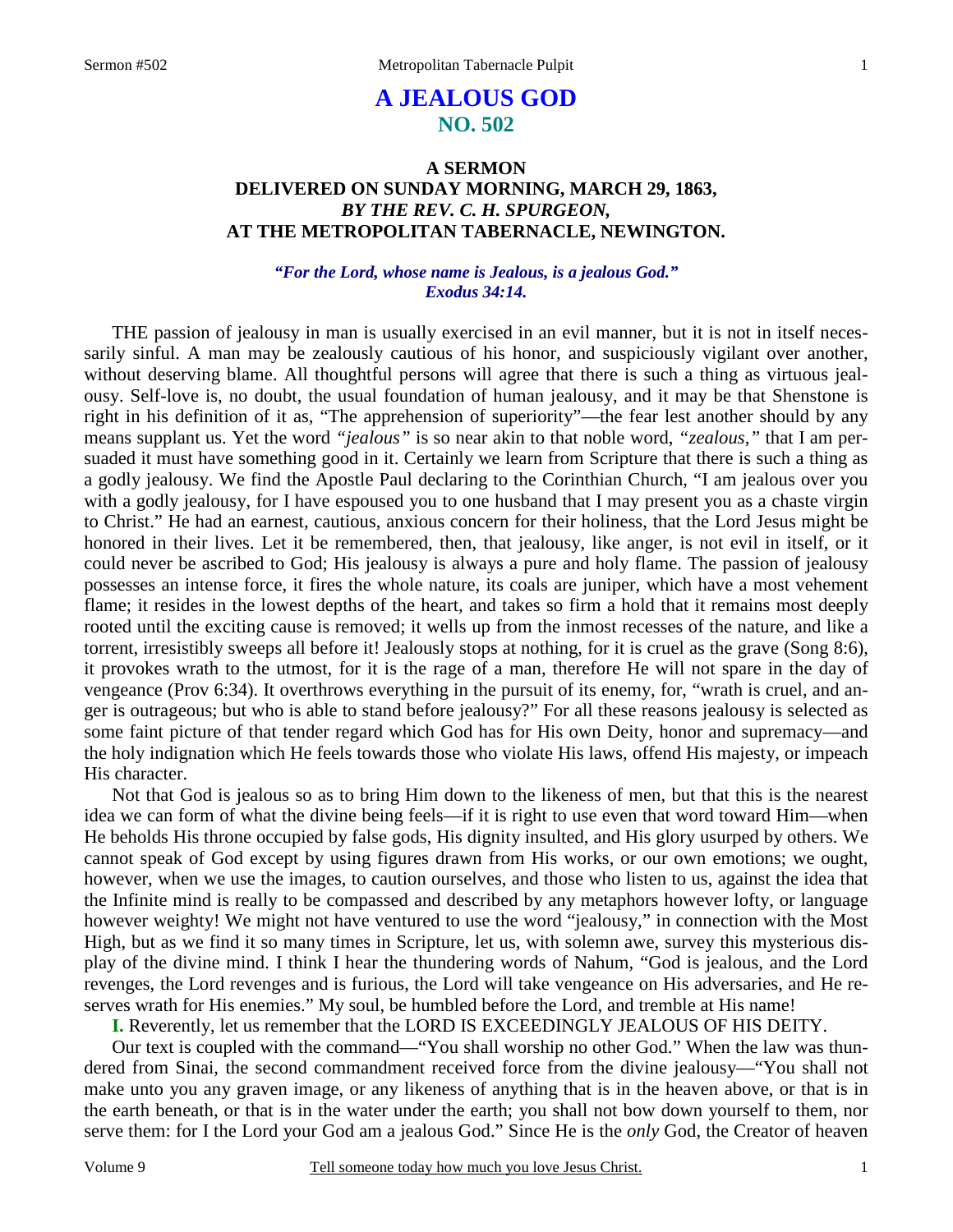and earth, He cannot endure that any creature of His own hands, or fiction of a *creature's* imagination, should be thrust into His throne, and be made to wear His crown! In Ezekiel we find the false god described as, "The image of jealousy which provokes to jealousy," and the doom on Jerusalem for thus turning from Jehovah runs thus, "My eyes shall not spare, neither will I have pity, but I will recompense their way upon their head." False gods patiently endure the existence of other false gods. Dagon can stand with Bel, and Bel with Ashtaroth—how should stone, and wood, and silver be moved to indignation? But because God is the only living and true God, Dagon must fall before His ark; Bel must be broken, and Ashtaroth must be consumed with fire! Thus says the Lord, "You shall destroy their altars, break their images, and cut down their groves." The idols He shall utterly abolish! My brothers and sisters, do you marvel at this? I felt in my own soul, while meditating upon this matter, an intense sympathy with God. Can you put yourselves in God's place for a moment? Suppose that you had made the heavens and the earth, and all the creatures that inhabit this round globe. How would you feel if those creatures should set up an image of wood, or brass, or gold, and cry, "These are the gods that made us! These things give us life!"? What? A dead piece of earth set up in rivalry with real Deity? What must be the Lord's indignation against infatuated rebels when they so far despise Him as to set up a leek, or an onion, or a beetle, or a frog—preferring to worship the fruit of their own gardens, or the vermin of their muddy rivers—rather than acknowledge the God in whose hands their breath is, and whose are all their ways? Oh, it is a marvel that God has not dashed the world to pieces with thunderbolts, when we recollect that even to this day millions of men have changed the glory of the incorruptible God into an image made like corruptible man, and to birds and four-footed beasts, and creeping things! With what unutterable contempt must the living God look down upon those idols which are the work of man's hands— "They have mouths, but they speak not: eyes have they, but they see not: they have ears, but they hear not: noses have they, but they smell not: they have hands, but they handle not: feet have they, but they walk not: neither speak they through their throat."

God has long-suffering toward men, and He patiently endures this madness of rebellion, but, oh, what patience must it be which can restrain the fury of His jealousy, for He is a jealous God, and tolerates no rival! It was divine jealousy which moved the Lord to bring all His plagues on Egypt. Careful reading will show you that those wonders were all aimed at the *gods* of Egypt. The people were tormented by the very things which they had made to be their deities, or else, as in the case of the cattle, their sacred animals were, themselves, smitten, even as the Lord had threatened—"Against all the gods of Egypt I will execute judgment: I am Jehovah." Was it not the same with ancient Israel? Why were they routed before their enemies? Why was their land so often invaded? Why did famine follow pestilence, and war succeed to famine? Because, "They provoked Him to anger with their high places, and moved Him to jealousy with their graven images. When God heard this, He was furious, and greatly abhorred Israel." (Psa 78:58, 59). How was it that at the last, the Lord gave up Jerusalem to the flames and bade the Chaldeans carry into captivity the remnant of His people? How was it that He abhorred His heritage and gave up Mount Zion to be trod under foot by the Gentiles? Did not Jeremiah tell them plainly that because they had walked after other gods, and forsaken Jehovah, therefore He would cast them out into a land which they knew not?

Brothers and sisters, the whole history of the human race is a record of the wars of the Lord against idolatry! The right hand of the Lord has dashed in pieces the enemy, and cast the ancient idols to the ground! Behold the heaps of Nineveh! Search for the desolations of Babylon! Look upon the broken temples of Greece! See the ruins of pagan Rome! Journey where you will, you behold the dilapidated temples of the gods, and the ruined empires of their foolish votaries. The moles and the bats have covered with forgetfulness the once famous deities of Chaldea and Assyria. The Lord has made bare His arm and eased Him of His adversaries, for Jehovah, whose name is Jealous, is a jealous God.

With what indignation, then, must the Lord look down upon that apostate harlot called *the Roman Catholic Church,* when, in all her sanctuaries, there are pictures and images, relics and altars—and poor infatuated beings are even taught to bow before a piece of bread in this country! Popish idolatry is not so barefaced and naked as it is in other lands, but I have seen it, and my soul has been moved with indigna-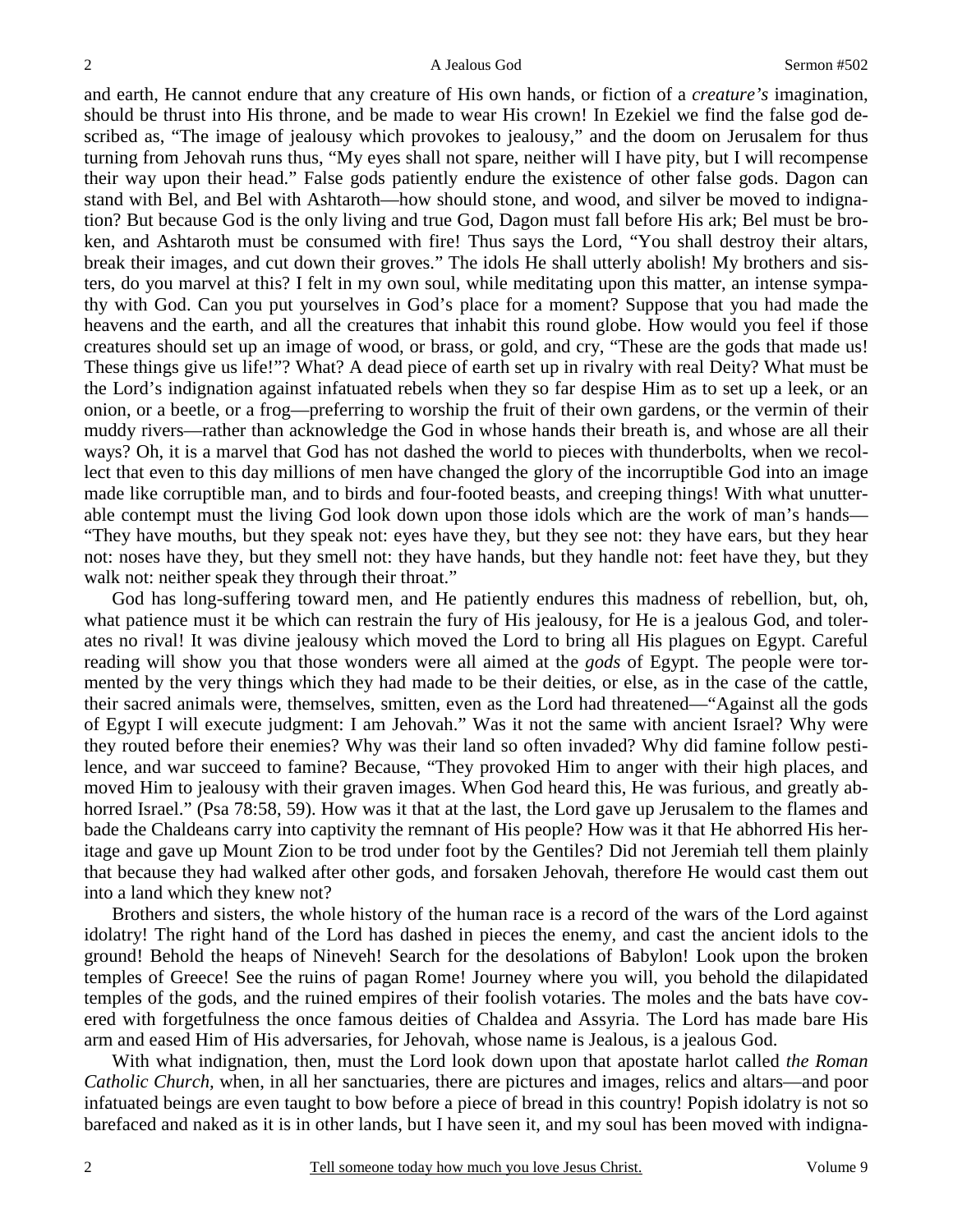3

tion like that of Paul on Mars' Hill, when he saw the city wholly succumbed to idolatry. I have seen thousands adore the wafer, hundreds bow before the image of the Virgin, scores at prayer before a crucifix, and companies of men and women adoring a rotten bone or a rusty nail, because it is said to be the relic of a saint! It is vain for the Roman Catholic to assert that he worships not the things, themselves, but only the Lord *through* them, for this, the second commandment expressly forbids—and it is upon this point that the Lord calls himself a jealous God. How full is that cup, which Babylon must drink; the day is hastening when the Lord shall avenge Himself upon her, because her iniquities have reached unto heaven, and she has blasphemously exalted her Pope into the throne of the Most High, and thrust her priests into the office of the Lamb. Purge yourselves, purge yourselves of this leaven! I charge you before God, the Judge of the quick and the dead, if you would not be partakers of her plagues, come out from her more and more, and let your protest be increasingly vehement against this which exalts itself above all that is called God! Let our Protestant Churches, which have too great a savor of Popery in them, cleanse themselves of her fornications, lest the Lord visit them with fire, and pour the plagues of Babylon upon them! Renounce, my brothers and sisters, every ceremony which has not Scripture for its warrant, and every doctrine which is not established by the plain testimony of the Word of God! Let us, above all, never, by any sign, or word, or deed, have any complicity with this communion of devils, this gathering together of the sons of Belial—and since our God is a jealous God, let us not provoke Him by any affinity, gentleness, fellowship, or amity with the Roman Catholic Church, this Mother of Harlots and abominations of the earth!

With what jealousy must the Lord regard the *great mass of the people of this country,* who have another God beside Himself! With what indignation does He look upon many of you who are subject to the prince of the power of the air, the god of this world! To you, Jehovah is nothing; God is not in all your thoughts; you have no fear of Him before your eyes. Like the men of Israel, you have set up your idols in *your heart*. Your god is custom, fashion, business, pleasure, ambition, honor. You have made unto yourselves gods of these things. You have said, "These are your gods, O Israel." You follow after the things which perish, the things of this world which are vanity. O, you sons of men, think not that God is blind! He can perceive the idols in your hearts! He understands the secret things that your souls lust after! He searches your heart, He tries your reins—beware lest He find you sacrificing to strange gods for His anger will smoke against you, and His jealousy will be stirred. O, you who worship not God, the God of Israel, who give Him not dominion over your whole soul, and live not to His honor, repent of your idolatry! Seek mercy through the blood of Jesus, and provoke not the Lord to jealousy any more.

Even *believers* may be reproved on this subject. God is very jealous of His Deity in the hearts of His own people. Mother, what will He say of you, if that darling child occupies a more prominent place in your love than your Lord and Savior Jesus Christ? Husband, what shall He say to you, and with what stripes shall He smite you, when your wife reigns as a goddess in your spirit? And wife, you should love your husband—you do well in so doing—but if you exalt him above God, if you make him to have dominion over your conscience, and are willing to forsake your Lord to please him—then you have made to yourself another god—and God is jealous with you! Yes, and we may thus provoke Him with the dead as well as with the living. A grief carried to excess, a grief nurtured until it prevents our attention to duty, a grief which makes us murmur and repine against the will of providence—is sheer rebellion! It has in it the very spirit of idolatry—it will provoke the Lord to anger, and He will surely chasten yet again, until our spirit becomes resigned to His rod. "Have you not forgiven God yet?" was the language of an old Quaker when he saw a widow, who for *years* had worn her black dress, and was inconsolable in her grief—"Have you not forgiven God yet?" We may weep under bereavements, for Jesus wept, but we must not sorrow so as to provoke the Lord to anger; we must not act as if our friends were more precious to us than our God! We are permitted to take solace in each other, but when we carry love to idolatry, and put the creature into the Creator's place—and rebel and fret, and bitterly repine—then the Lord has a rod in His hand, and He will make us feel its weight, for He is a jealous God. I fear there are some professors who put their house, their garden, their business, their skill—I know not what else—at seasons into the place of God. It is not consistent with the life of godliness for a man to be perpetually an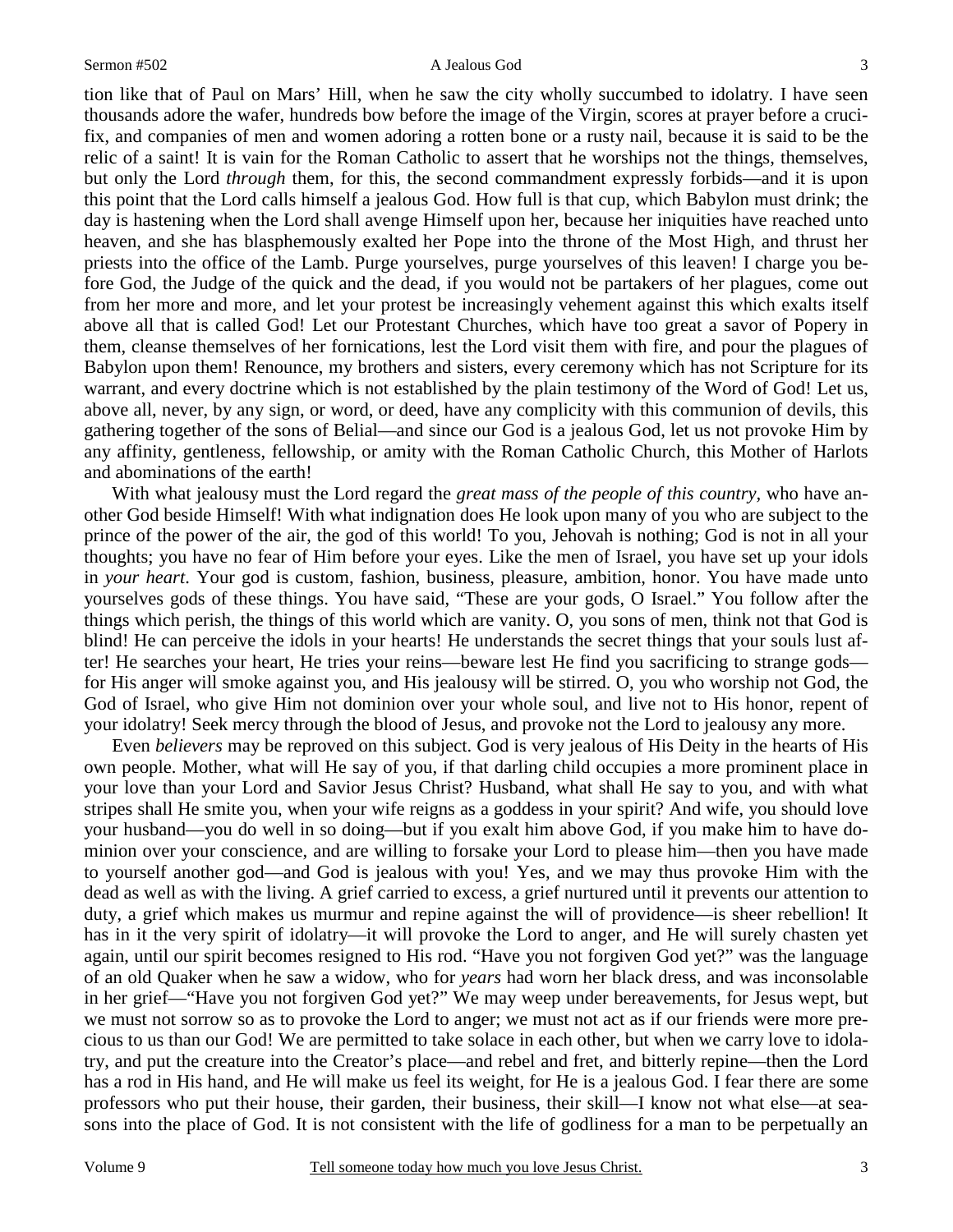idolater, but even true believers will sometimes be overcome with this sin, and will have to mourn over it. Brothers and sisters, set up no images of jealousy, but like Jacob of old, cry to yourselves, and to your families, "Put away the strange gods that are among you, and be clean." Let me warn those of you who neglect this, that if you are the Lord's people, you shall soon smart for it, and the sooner the better—for your own salvation—while, on the other hand, to those ungodly persons who continue to live for *objects* other than divine, let me say, you not only will suffer in this life by bitter disappointments, but you shall also suffer eternal wrath in the life to come!

Come, let me push this matter home upon your consciences; let me carry this as a point of the bayonet. Why, my hearers, there are some of you who never worship God! I know you come up to His house, but then it is only to be seen, or to quiet your conscience by having done your duty. How many of you merchants aim only to accumulate a fortune? How many of you tradesmen are living only for your families? How many young men breathe only for pleasure? How many young women exist only for amusement and vanity? I fear that some among you make your belly your god, and bow down to your own personal charms or comforts. Talk of idolaters! They are here today! If we desire to preach to those who break the first and second commandments, we have no need to go to India, or traverse the plains of Africa. They are here. Unto you who bow not before the Lord, let these words be given, and let them ring in your ears—"The Lord whose name is Jealous, is a jealous God." Who shall stand before Him when once He is angry? When His jealousy burns like fire, and smokes like a furnace, who shall endure the day of His wrath? Beware, lest He tear you into pieces and there be none to deliver you. Dreadful shall it be for you, if at the last you shall behold an angry God sitting in judgment. Pause now and meditate upon your doom, and imagine you see the Almighty robed in tempest and whirlwind—

> *"His throne a seat of dreadful wrath, Girt with devouring flames! The Lord appears consuming fire, And Jealous is His name!"*

God save you for Jesus' sake.

**II.** The Lord IS JEALOUS OF HIS SOVEREIGNTY.

He who made heaven and earth has a right to rule His creatures as He wills. The potter has power over the clay to fashion it according to his own good pleasure; and we creatures, being made, are bound to be obedient to our Lord. He has a right to issue commands, He has done so—they are holy and just and wise men are bound to obey. But, alas, they continually revolt against His sovereignty, and will not obey Him! No, there are men who deny altogether that He is King of kings, and others who take counsel together saying, "Let us break His bands in sunder, and cast away His cords from us." He who sits in the heavens is moved to jealousy by these sins; He will defend the rights of His crown against all comers, for the Lord is a great God, and a great King above all gods!

This reminds us of *the Lord's hatred of sin*. Every time we sin, we as much as say, "I do not acknowledge God to be my sovereign; I will do as I please." Each time we speak an ill word, we really say, "My tongue is my own, He is not Lord over my lips." Yes, and every time the human heart wanders after evil, and lusts for that which is forbidden, it attempts to dethrone God and to set up the evil one in His place! The language of sin is, "Who is the Lord, that I should obey His voice? I will not have God to reign over me." Sin is a deliberate treason against the majesty of God, an assault upon His crown, an insult offered to His throne. Some sins, especially, have rebellion written on their forehead presumptuous sins—when a man's conscience has been enlightened, and he knows better, but still forsakes the good, and follows after evil. When a man's conscience has been awakened through some judgment, or sickness, or under a faithful ministry—if that man returns, like a dog to his vomit—he has, indeed, insulted the sovereignty of God! But have we not all done this, and are there not some here, in particular, of whom we once had good hope, but who have turned back again to crooked ways? Are there not some of you who, Sunday after Sunday, get your consciences so quickened that you cannot be easy in sin as others are? And though you may, perhaps, indulge in sin, yet it costs you very dearly, for you know better! Did I not hear of one who sits in these seats often, but is as often on the ale bench? Did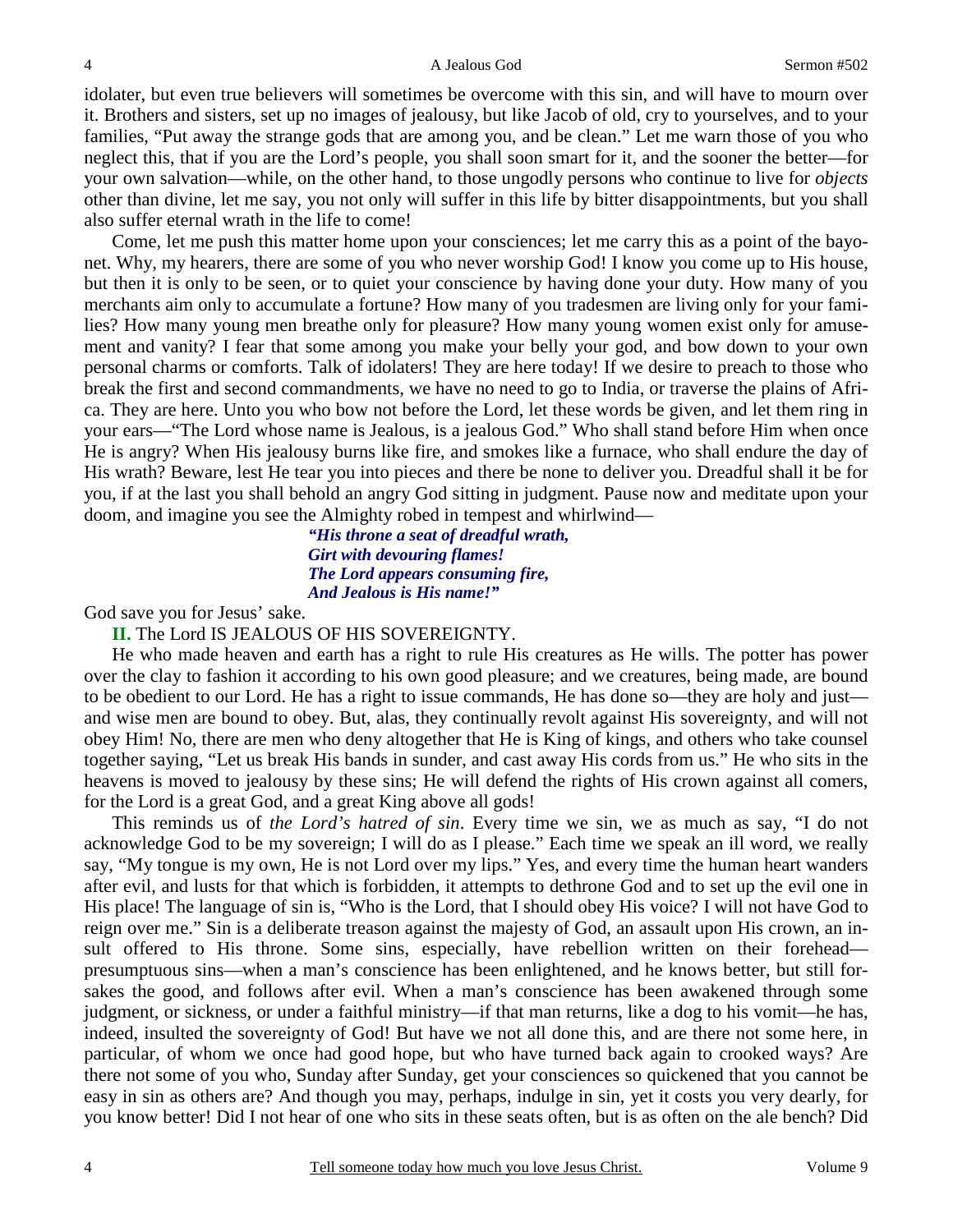I not hear of another who can sing with us the hymns of Zion, but is equally at home with the lascivious music of the drunkard? Do we not know of some who in their business are anything but what they should be, yet for a show, can come up to the House of God? Oh, sirs, oh, sirs, you provoke the Lord to jealousy! Take heed, for when He comes out of His resting place, and takes to Himself His sword and buckler, who are you that you should stand before the dread majesty of His presence? Tremble and be still! Humble yourselves, and repent of this, your sin!

Surely, if sin attacks the sovereignty of God, *self-righteousness is equally guilty of treason*—for as sin boasts, "I will not keep God's law." Self-righteousness exclaims, "I will not be saved in God's way; I will make a new road to heaven; I will not bow before God's grace; I will not accept the atonement which God has worked out in the person of Jesus; I will be my own redeemer! I will enter heaven by my own strength, and glorify my own merits." The Lord is very angry against self-righteousness; I do not know of anything against which His fury burns more than against this, because this touches Him in a very tender point—it insults the glory and honor of His Son Jesus Christ! Joshua said to the children of Israel, when they promised to keep the law—"You cannot serve the Lord, for He is a holy God; He is a jealous God; and He will not forgive your transgressions, nor your sins." So I may well say to every self-righteous person, "You cannot keep the law, for God is a jealous God," carefully marking every fault, and just to mark your iniquities; nor will He forgive your iniquities so long as you attempt to win His favor by works of the law. Throw away your self-righteousness, you proud one! Cast it with all other idols to the moles and to the bats, for there is no hope for you as long as you cling to it. Selfrighteousness is, in itself, the very height and crowning point of rebellion against God. For a man to say, "Lord, I have not sinned," is the gathering up, the emphasis, the climax of iniquity—and God's jealousy is hot against it!

Let me add, dear friends, I feel persuaded that *false doctrine,* inasmuch as it touches God's sovereignty, is always an object of divine jealousy. Let me indicate especially the doctrines of free will. I know there are some good men who hold and preach them, but I am persuaded that the Lord must be grieved with their doctrine though He forgives them their sin of ignorance. Free will doctrine—what does it do? It magnifies man into God! It declares God's purposes null and void, since they cannot be carried out unless men are willing; it makes God's will a waiting servant to the will of man, and the whole covenant of grace dependent upon human action! Denying election on the ground of injustice, it holds God to be a debtor to sinners, so that if He gives divine grace to one, He is bound to do so to *all*. It teaches that the blood of Christ was shed equally for *all* men, and since some are lost, this doctrine ascribes the difference to man's own will—thus making the atonement, itself, a powerless thing until the will of man gives it efficacy! Those sentiments dilute the Scriptural description of man's depravity—and by imputing strength to fallen humanity, rob the Spirit of the glory of His effectual calling grace. This theory says, in effect, that *it is* of him who wills, and of him who runs, and not of God who shows mercy! Any doctrine, my brothers and sisters, which stands in opposition to this truth of God—"I will have mercy on whom I will have mercy," provokes God's jealousy! I often tremble in this pulpit lest I should utter anything which should oppose the sovereignty of my God; and though you know I am not ashamed to preach the responsibility of man to God—if God is sovereign, man must be bound to obey Him—on the other hand, I am equally bold to preach that God has a right to do what He wills with His own, that He gives no account of His matters, and none may stay His hand, or say to Him, "What are You doing?" I believe that the free will heresy assails the sovereignty of God, and mars the glory of His dominion! In all faithfulness, mingled with sorrow, I persuade you who have been deluded by it, to see well to your ways, and receive the truth of God which sets God on high, and lays the creature in the dust. "The Lord reigns"—let this be our joy! The Lord is our King, let us obey Him and defend to the death the crown rights of the King of kings, for He is a jealous God!

While tarrying upon this subject, I ought also to remark that *all the boastings of ungodly men,* whenever they exalt themselves, seeing that they are a sort of claim to sovereignty, must be very vexatious to God, the Judge of all. When you glory in your own power, you forget that power belongs only to God, and you provoke His jealousy. When kings, parliaments, or synods, trespass upon the sacred domains of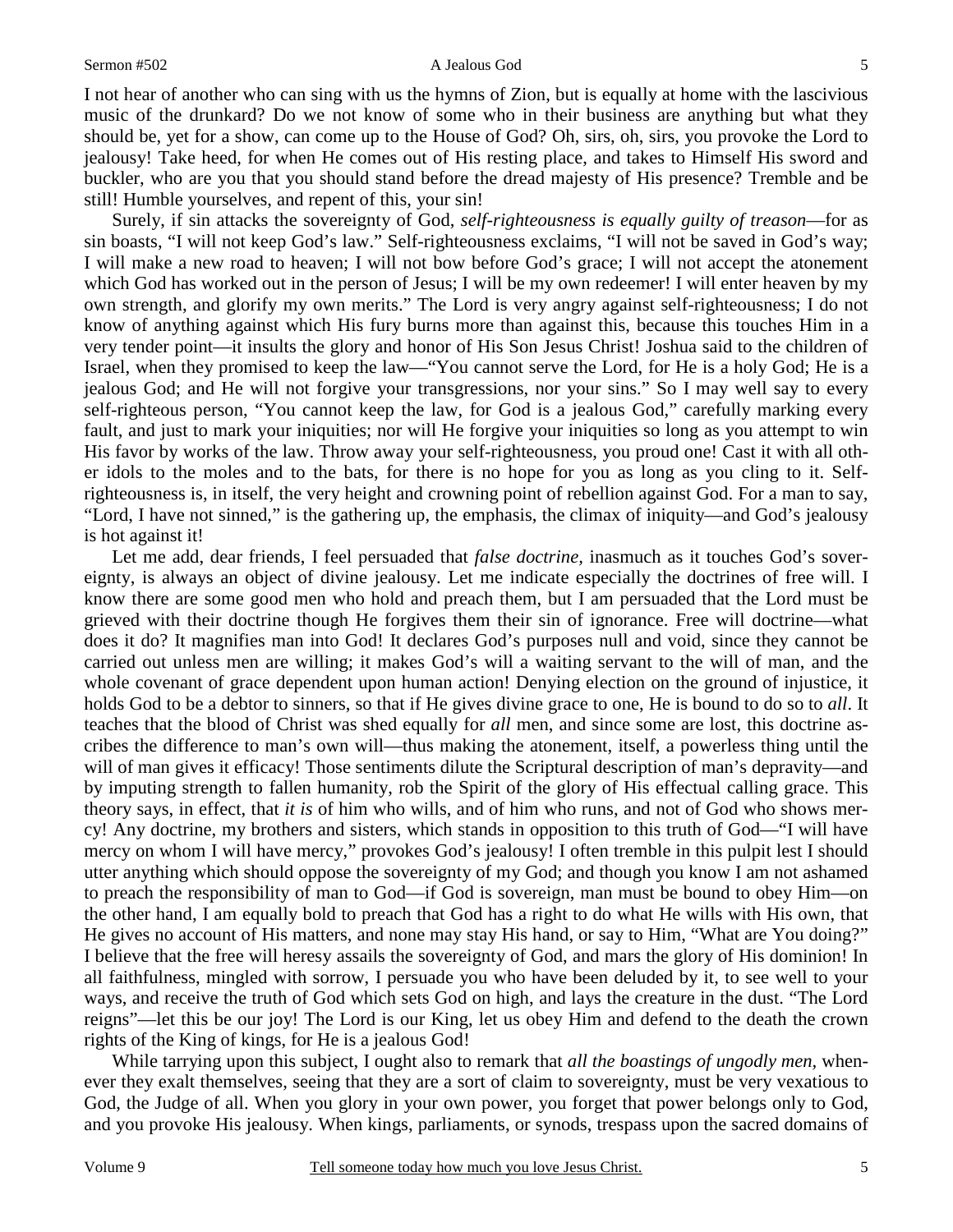#### A Jealous God Sermon #502

conscience, and say to men, "Bow down, that we may go over you"—when we make attempts to lord over another man's judgment, and to make our own opinions supreme, the Lord is moved to jealousy for HE retains the court of conscience for Himself alone to reign in! Let us humbly bow before the dignity of the Most High and pay our homage at His feet—

> *"Glory to the eternal King, Clad in majesty supreme! Let all heaven His praises sing, Let all worlds His power proclaim! O let my transported soul Ever on His glories gaze! Ever yield to His control, Ever sound His lofty praise!"*

Let us crown Him every day! Let our holy obedience, our devout lives, our hearty acquiescence in all His will, our reverent adoration before the greatness of His majesty, all prove that we acknowledge Him to be King of kings, and Lord of lords, lest we provoke a jealous God to anger!

### **III.** THE LORD IS JEALOUS OF HIS GLORY.

God's glory is the result of His nature and acts. He is glorious in His character, for there is such a store of everything that is holy, good, and lovely in God, that He must be glorious. The actions which flow from His character, the deeds which are the outgoings of His inner nature—these are glorious, too! And the Lord is very careful that all flesh should see that He is a good, and gracious, and just God; and He is mindful, too, that His great and mighty acts should not give glory to others, but only to Himself.

*How careful, then, should we be when we do anything for God that God is pleased to accept as our doings, that we never congratulate ourselves*. The minister of Christ should disrobe himself of every rag of praise. "You preached well," said a friend to John Bunyan one morning. "You are too late," said honest John, "the devil told me that before I left the pulpit." The devil often tells God's servants a great many things which they should be sorry to hear. Why, you can hardly be useful in a Sunday school but he will say to you—"How well you have done it!" You can scarcely resist a temptation, or set a good example, but he will be whispering to you—"What an excellent person you must be!" It is, perhaps, one of the hardest struggles of the Christian life to learn this sentence—"Not unto us, not unto us, but unto Your name be glory." Now God is so jealous on this point that, while He will forgive His own servants a thousand things, this is an offense for which He is sure to chasten us. Let a believer once say, "I am," and God will soon make him say, "I am *not."* Let a Christian begin to boast, "I can do all things," without adding, "through Christ who strengthens me," and before long he will have to groan, "I can do nothing," and bemoan himself in the dust! Many of the sins of true Christians, I do not doubt, have been the result of their glorifying themselves. Many a man has been permitted by God to stain a noble character, and to ruin an admirable reputation, because the character and the reputation had come to be the man's own, instead of being laid, as all our crowns must be laid, at the feet of Christ. You may build the city, but if you say with Nebuchadnezzar, "Behold this great Babylon which I have built!" you shall be smitten to the earth! The worms which ate Herod when he gave not God the glory are ready for another meal—beware of vainglory!

How careful ought we to be *to walk humbly before the Lord*. The moment we glorify ourselves since there is only room for one glory in the universe—we set ourselves up as rivals to the Most High! Penitent souls are always accepted, because they are not in God's way; proud souls are always rejected, because they *are* in God's way. Shall the insect of an hour glorify itself against the sun which warmed it into life? Shall the potsherd exalt itself above the man who fashioned it upon the wheel? Shall the dust of the desert strive with the whirlwind? Or the drops of the ocean struggle with the tempest? O, you nothingness and vanity, you puny mortal called man—humble yourself and reverence your Great Creator!

Let us see to it *that we never misrepresent God, so as to rob Him of His honor*. If any minister shall preach of God so as to dishonor Him, God will be jealous against that man. I fear that the Lord has heavy wrath against those who lay the damnation of man at God's door, for they dishonor God, and He

6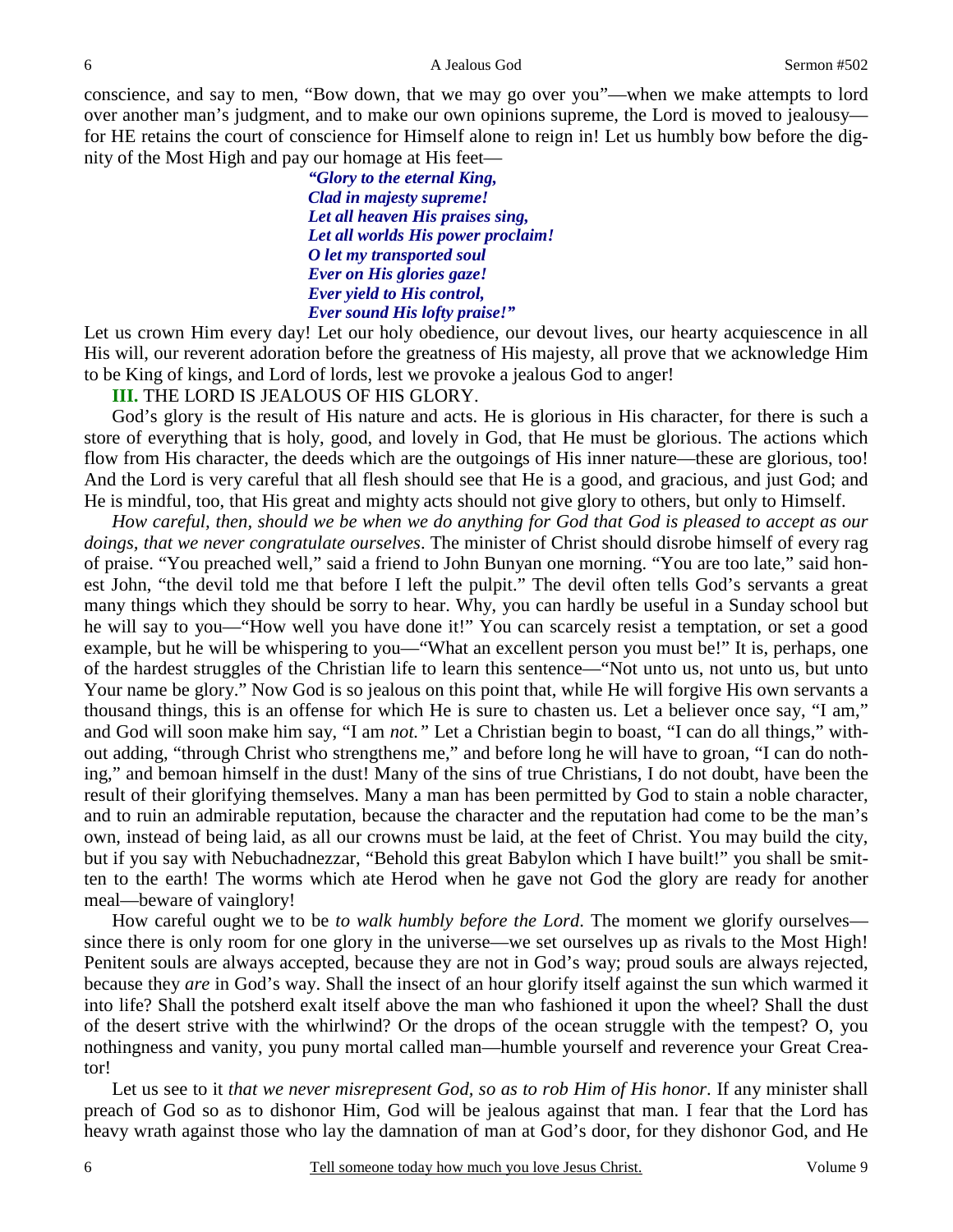#### Sermon #502 A Jealous God

is very jealous of His name. And those, on the other hand, who ascribe salvation to *man,* must also be heavily beneath God's displeasure, for they take from Him His glory. Ah, thieves! Ah, thieves! Will you dare to steal the crown jewels of the universe? Where do you go, where do you bear the bright pearls which ought to shine upon the brow of Christ? Do you dare put them on the brow of man? Stop! Stop! The Lord will not give His glory to another! Give unto the Lord, all you righteous, give unto the Lord, glory and strength! Give unto Him the honor that is due unto His name! Any doctrine, which does not give all the honor to God, provokes Him to jealousy.

Be careful, dear friends, that you do not misrepresent God *yourselves*. You who murmur; you who say that God deals harshly with you—you give God an ill character! When you look so melancholy, worldlings say, "The religion of Jesus is intolerable." And so you stain the honor of God. Oh, do not do this, for He is a jealous God, and He will surely use the rod upon you if you do!

A flash of holy pleasure crosses my mind. I am glad that He is a jealous God. It is enough to make us walk very carefully, but, at the same time it should make us very joyful to think that the Lord is very jealous of His own honor. Then, brothers and sisters, if we believe in Christ, you and I are safe, because it would dishonor Him if we were not. For His own name's sake, and for His faithfulness' sake, He will never leave one of His people. "His honor is engaged to save the meanest of His sheep." Now, if Christ could trifle with His own honor, if He had no jealousy, you and I might be afraid that He would allow us to perish, but it never shall be! It shall be said on earth, and sung in heaven at the last, that God has allowed no dishonorable defeats from the hands of either men or devils. "I chose My people," says the Eternal Father, "and they are Mine now that I make up My jewels." "I bought My people," says the eternal Son, "I became a surety for them before the Most High, and the infernal lion could not rend the meanest of the sheep." "I quickened My people," says the Holy Spirit; "The temptations of hell could not throw them down; their own corruptions could not overpower them; I have gotten the victory in every one of them, not one of them is lost; they are all brought safely to My right hand." Hide yourselves, then, under the banner of Jehovah's jealousy! It is bloody red, I know—its ensign bears a thunderbolt and a flame of fire—but hide yourselves, hide yourselves under it, for what enemy shall reach you there? If it is to God's glory to save me, I am entrenched behind munitions of stupendous rock. If it would render God inglorious to let me, a poor sinner, descend into hell—if it would open the mouths of devils, and make men say that God is not faithful to His promise—then am I secure, for God's glory is wrapped up with my salvation, and the one cannot fail because the other cannot be tarnished! Beloved, let us mind that we are very jealous of God's honor, ourselves, since He is jealous of it. Let us say with Elijah—"I am very jealous for the Lord God of hosts." May our lives and conduct and conversation prove that we are jealous of our hearts lest they should once depart from Him; and may we smite with stern and unrelenting hand every sin, and every thought of pride that might touch the glory of our gracious God—living to Him as living before a jealous God!

**IV.** In the highest sense, THE LORD IS JEALOUS OVER HIS OWN PEOPLE.

Let me only hint that human jealousy, although it will exercise itself over man's reputation, rights and honor, has one particularly tender place—jealousy guards, like an armed man, *the marriage covenant*. A suspicion here is horrible. Even good old Jacob, when he came to die, could not look upon his son Reuben without remembering his offense. "He went up to my couch," said the old man—and, as if the remembrance were too painful for him, he hurried on from Reuben to the next. The Lord has been graciously pleased to say of His people, "I am married unto you." The covenant of divine grace is a *marriage covenant*, and Christ's Church has become His spouse! It is here that God's jealousy is peculiarly liable to take fire. Men cannot be God's favorites without being the subjects of His watchfulness and jealousy—that which might be looked over in another—will be chastened in a member of Christ. As a husband is jealous of his honor, so is the Lord Jesus much concerned for the purity of His Church.

The Lord Jesus Christ, of whom I now speak, *is very jealous of your love,* O believer! Did He not choose you? He cannot bear that you should choose another! Did He not buy you with His own blood? He cannot endure that you should think you are your own, or that you belong to this world. He loved you with such a love that He could not stay in heaven without you; He would sooner die than that you